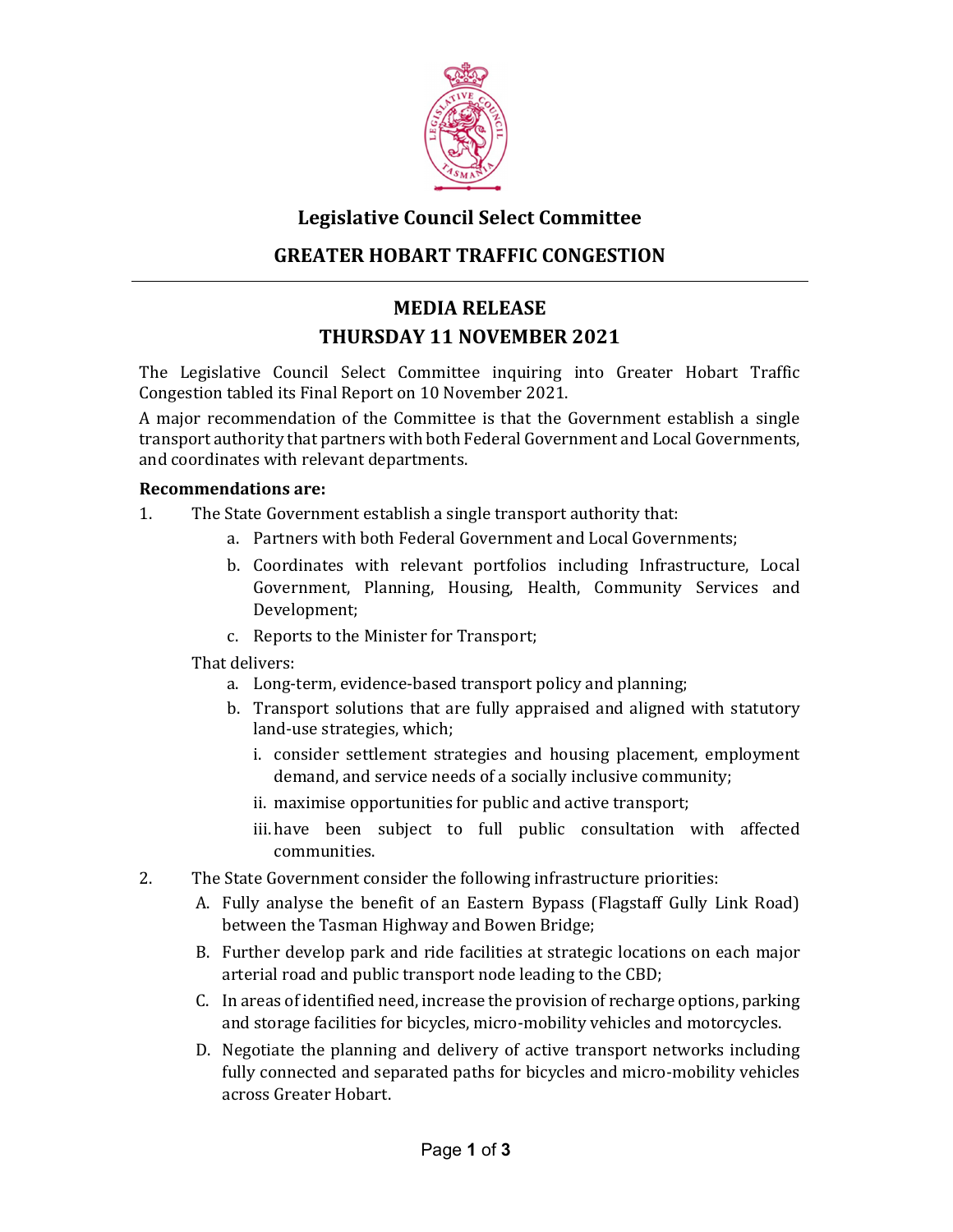- 3. Ensure policy development considers the potential for non-infrastructure traffic management solutions before progressing major infrastructure solutions.
- 4. Provide Metro with the autonomy and capacity to design, operate and integrate its modes of operation and service provision to satisfy commuter needs.
- 5. Provide increased public transport services, including greater investment in more vehicles and operations to assist in achieving a 10 per cent modal shift.
- 6. Devise prioritised public transport options that operate within a digitised and integrated network environment, across all modes.
- 7. Identify strategies in partnership with private and public schools to reduce dependence on the private motor vehicle for student travel.
- 8. Explore further options within the public service to provide flexible and decentralised working arrangements, and engage with private enterprise to consider similar strategies.

#### **Key findings of the Committee are:**

- Traffic volumes in Greater Hobart have increased in the past five years, causing congestion on every major arterial road leading to the CBD.
- Traffic congestion has a negative impact on the community, including a detrimental impact on lifestyle, increased health issues, impact on family time, accident and domestic violence rates, a lack of participation and reduced access to services.
- Traffic congestion has an estimated cost to the Hobart economy of \$0.09 billion, projected to increase to \$0.12 - 0.16 billion by 2030.
- Public transport currently does not adequately meet the needs of all patrons which discourages its use and adds to congestion.
- Investment has focussed on road infrastructure rather than the development of a suite of public transport infrastructure and services.
- A fragmented and siloed approach to strategic planning is demonstrated by the multiple traffic studies and reports completed over the past decade by government agencies and stakeholders.
- Tasmania does not have a transport authority to lead and coordinate a joint approach to providing traffic congestion solutions.
- Submissions and witnesses advocated for non-infrastructure solutions being first implemented before progressing the development of a fifth lane on the Southern Outlet.
- Tasmania's per capita funding of public transport is reported to be the lowest in the nation.
- Improvements to Metro's reliability, service frequency, buses and accessibility could make it more appealing to commuters resulting in greater use.
- While there were conflicting views presented, the Committee did not receive sufficient evidence to make a finding on the benefits or otherwise of a northern suburbs light rail service in relation to its impact on traffic congestion.
- While raised as an option, the Hobart Western Bypass Feasibility Study concluded that a bypass is technically feasible but not commercially attractive for a Public Private Partnership investment, nor funding by state or federal government.
- Construction of an Eastern Bypass (Flagstaff Gully Link Road) has been considered as an option to assist in alleviating traffic congestion on the Tasman Highway and East Derwent Highway corridors.